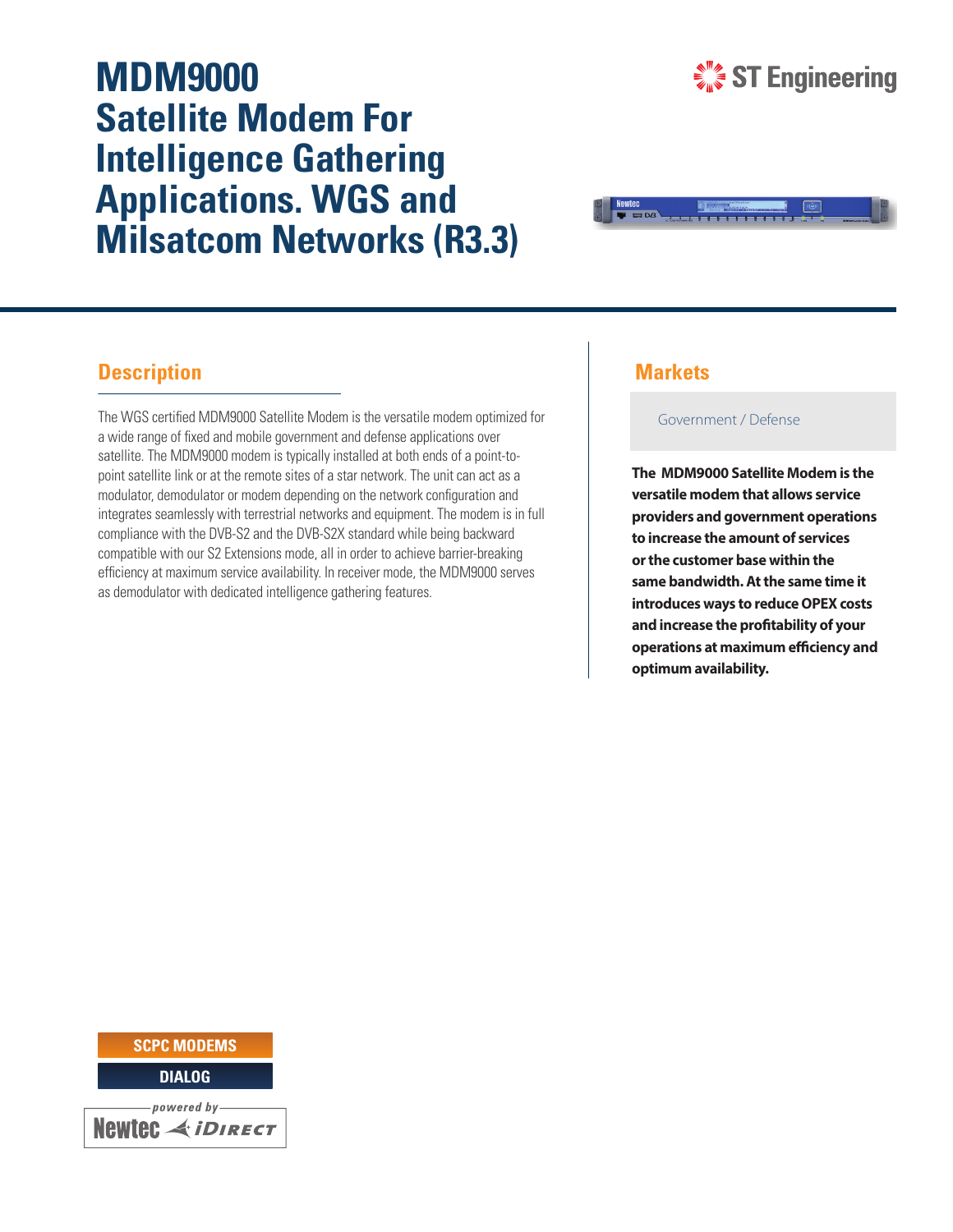## **Efficiency at the Core**

The MDM9000 Satellite Modem combines a number of innovative elements to improve current market available efficiencies, thereby lowering the overall Total Cost of Ownership.

Modulation and Forward Error Correction (FEC) codes up to 256APSK in the DVB-S2X standard in combination with innovative technologies such as 133 Msps, Clean Channel Technology®, Bandwidth Cancellation (BWC), Automatic Uplink Power Control (AUPC), FlexACM®, QoS, and Equalink® 3 are embedded in the modem and bring the satellite link to full efficiency. The performance can be increased even more by adding our network optimization technologies such as acceleration, compression, shaping and bandwidth management.

By increasing the amount of data that can be transferred per transponder the MDM9000 modem caters for data and video hungry applications such as ISR, MWR, data backhaul, strategical links and disaster recovery networks.

## **Optimal Availability**

Our auto-adaptive technology FlexACM is incorporated in the MDM9000 modem by default and deals with fading conditions (rain, dust, interference) and inclined orbit satellites with varying throughput. Thanks to FlexACM these fading conditions will no longer interrupt the transmission between the hub and remote sites nor result in loss of data. The maximum possible throughput can be achieved at all times. Additionally the Automatic Uplink Power Control mechanism can ensure maximum use of the linkbudget at all times. In case of link loss due to full shadowing effects, the quick reacquisition feature inside the MDM9000 modem will reactivate the transmission in milliseconds after the satellite link becomes available again.

## **Flexibility and Scalability Matching Market's Business Models**

An extensive set of encapsulation/decapsulation methods (MPE, XPE, GSE, ULE, Raw Base Band Frame, data piping) allows government and defense agencies to efficiently acquire satellite traffic and demodulate the signal for further processing. The MDM9000 also has a raw baseband data output that can be further processed by intelligent engines while some specific features for intelligence gathering were included in order to detect and capture hidden data in regular Satcom transmissions.

The built-in spectrum analyzer and constellation diagram viewer aid in link analysis.

The built-in bandwidth canceller completely operates in the digital domain providing unsurpassed performance with the lowest possible residual cancellation noise resulting in the highest spectral efficiency.

The Satellite Modem can be easily monitored and controlled via a comprehensive front panel menu, advanced web GUI as well as via SNMP protocol. This enables easy integration into any industry-standard EMS/NMS system.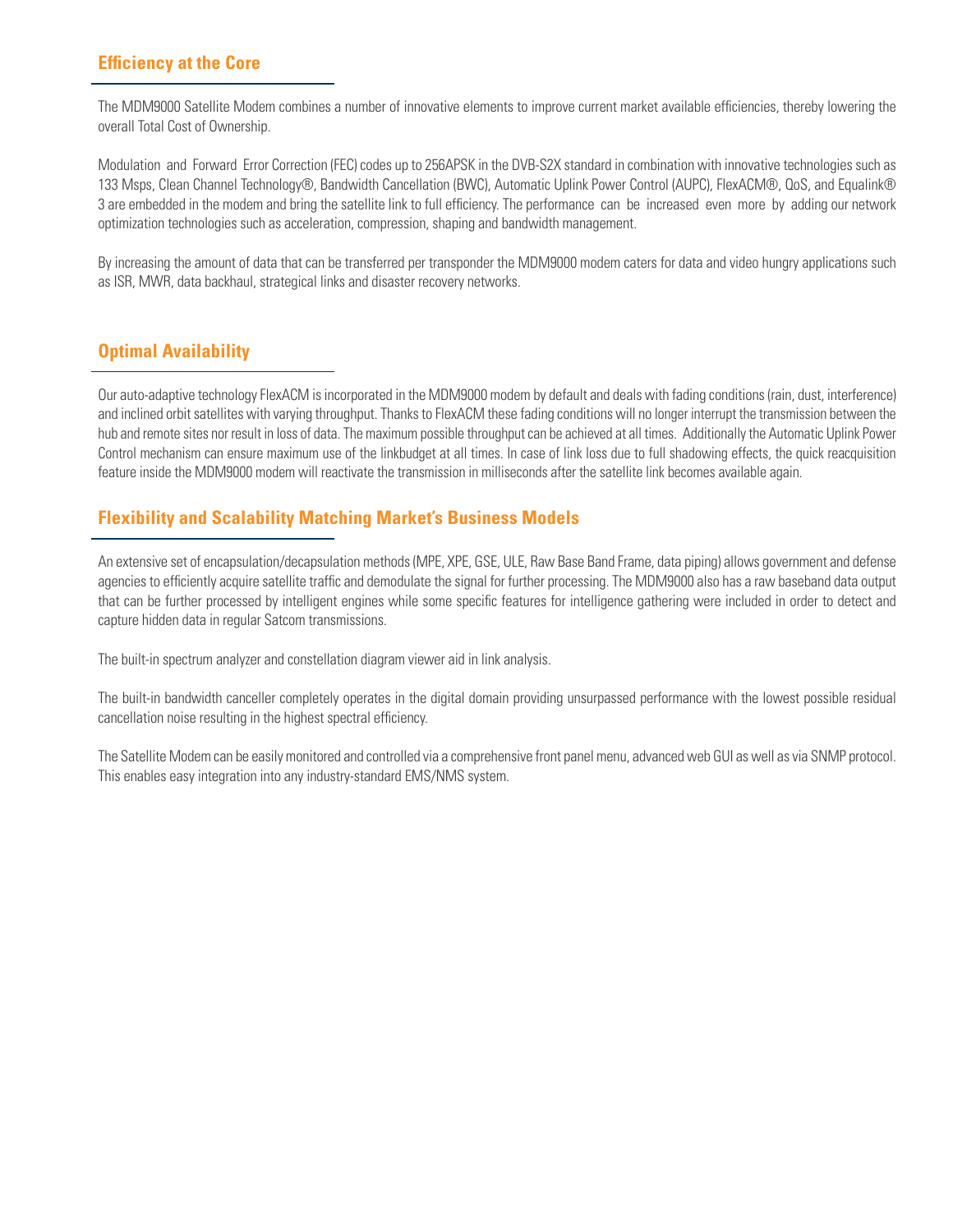# **Specifications**

## **Key Features**

- WGS Certified
- Suitable for low, medium and high speed applications, symbol rates up to 133 Msps to handle all common transponder sizes
- Clean Channel Technology for additional bandwidth efficiency gains by allowing optimal carrier spacing
- DVB-S2 and DVB-S2X (QPSK upto 256APSK)
- S2 Extensions (up to 64APSK) for closed network operation
- Optional Equalink 3 for linear and non-linear pre-distortion
- Reduce impact of RF Interferences (RFI) by enabling the optional DVB RF Carrier ID (DVB-CID)
- Default IF and L-band on TX and RX for ease of operation
- All MODCODs and symbol rates default enabled for flexible and optimal operation of the network
- FlexACM and quick re-acquisition times for increased availability in mobility applications

## **Support Services for your Professional Equipment**

Care Pack Basic and Care Pack Enhanced are the service and support packages protecting your MDM9000 equipment over a three-year period.

## **Architecture**

The MDM9000 Satellite Modem can be used at both ends of a point-to-point network or at the remote site of a star network. Depending on the configuration the unit can be used as modulator, demodulator or modem.

## **Related Products**

| <b>HUB6000</b> | Satellite Hub                         |
|----------------|---------------------------------------|
| <b>MDM6100</b> | <b>Broadcast Satellite Modem</b>      |
| <b>BWC0900</b> | <b>Bandwidth Canceller</b>            |
| <b>NOP183x</b> | <b>PEP Gateways</b>                   |
| <b>NOP184x</b> | <b>PEP Servers</b>                    |
| USS02x2        | <b>Redundancy Switch</b>              |
| FRC07x0        | <b>Frequency Converters Portfolio</b> |
| <b>DIALOG</b>  | Dialog <sup>®</sup> platform          |

## **Related Bandwidth Efficiency Technologies**

Clean Channel Technology Equalink 3 DVB-S2 and DVB-S2X FlexACM Bandwidth Cancellation

- Intelligent Uplink Power Control
- Built-in Spectrum Analyzer and Constellation Diagram Viewer
- FlexACM for adaptive environments like variable interferences from rain and dust or for inclined orbit operation
- Standard GSE encapsulation for minimal overhead
- Support for MPE, ULE and XPE for working with legacy equipment
- Adaptive traffic shaping and bandwidth management allowing maximal SLA adherence even in case of ACM
- Advanced Quality of Service (QoS)
- AES encryption (64/128 or 256)
- Easy operation through secure frontpanel, SNMP, HTTP and CLI interfaces
- Modified OpenAMIP support to interwork with stabilized antennas from different vendors
- Fitted with dedicated intelligence gathering features





Point-to-multipoint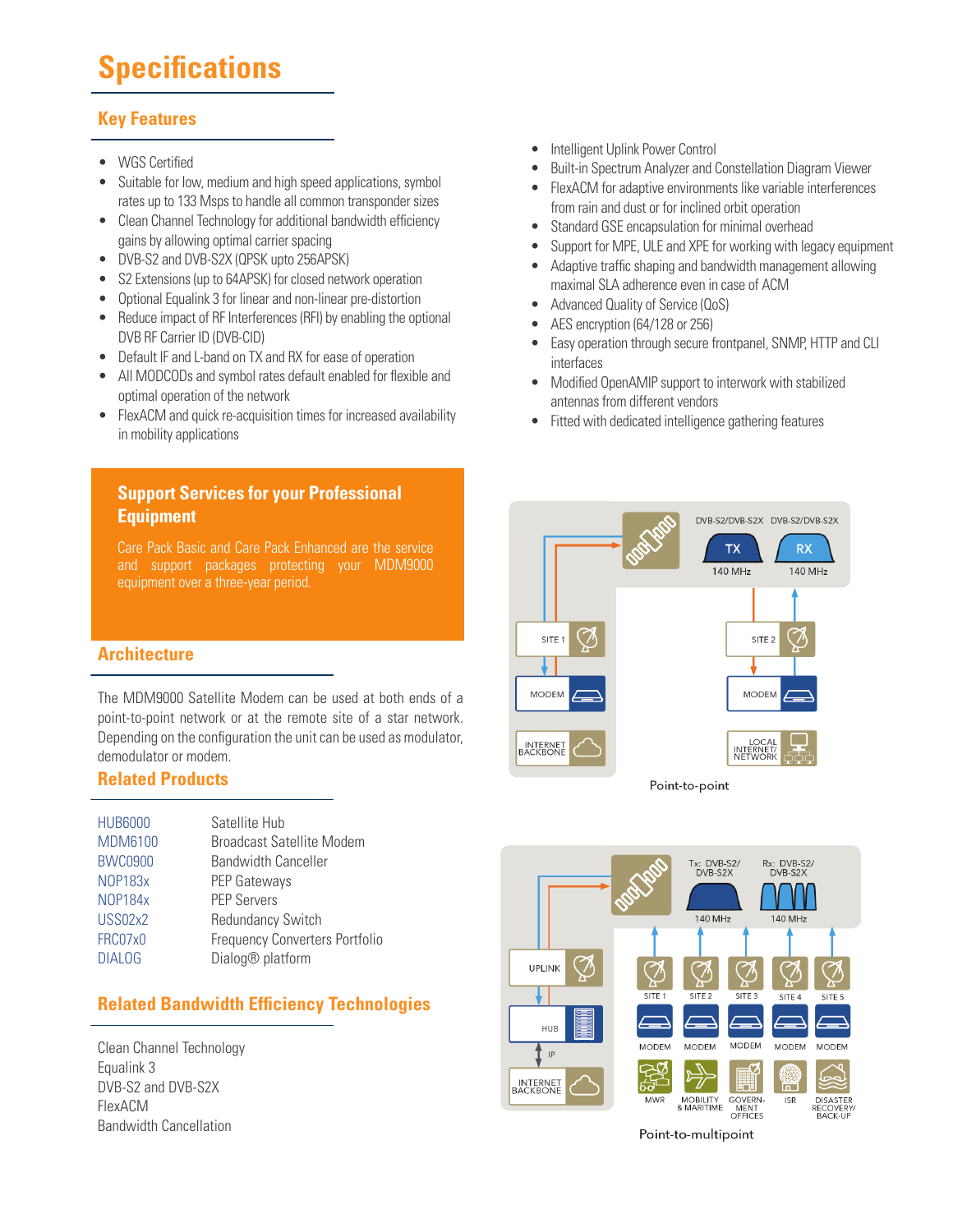## **Input Interfaces**

- Auto switching 10/100/1000 Base-T Ethernet interfaces
- GSE Encap/Decap performance
	- Imix (avg 340 byte) TX only: 300 Mbps RX only: 360 Mbps RX + TX: 523 Mbps Max PPS (46 byte) TX only: 120 kpps RX only: 150 kpps RX + TX: 220 kpps
- Maximum Data Rate 425 Mbps simplex, 850 Mbps duplex
- Layer 2 bridge function: Ethernet over satellite (IPv6/VLAN/MPLS) compatible)
- Layer 3 static router function: IPv4 packets over satellite
- Supports Jumbo frames (9216 bytes)
- Up to 100 routes
- Advanced QoS features Adaptive Traffic Shaping on bitrate or symbolrate according to PIR/CIR
	- Flexible traffic classification on VLAN/MPLS/ IPv4/IPv6
- GSE, MPE, XPE or ULE Encapsulation/Decapsulation of IP/ Ethernet frames in DVB-S2, DVB-S2X and S2 Extensions
- Data filtering (downlink): Up to 64 receive filters

## **Modulation and Demodulation**

• DVB-S2 (acc. ETSI EN 302 307 v1.2.1 for DVB-S2) Outer/Inner FEC: BCH/LDPC 52 MODCODs (short & normal frames):<br>QPSK: from 1/4 to 9/10 from 1/4 to 9/10 8PSK: from 3/5 to 9/10 16APSK: from 2/3 to 9/10<br>32APSK: from 3/4 to 9/10 from 3/4 to 9/10 • S2 Extensions Outer/Inner FEC: BCH/LDPC 54 MODCODs: QPSK: from 45/180 to 144/180 8PSK: from 80/180 to 150/180<br>16APSK: from 80/180 to 162/180 from 80/180 to 162/180 32APSK: from 100/180 to 162/180 from 90/180 to 162/180 29 Linear MODCODs: 8PSK-L: from 80/180 to 120/180 16APSK-L: from 80/180 to 162/180 64APSK-L: from 90/180 to 162/180 • DVB-S2X standard Outer/Inner FEC: BCH/LDPC 53 MODCODs (normal frames): QPSK: from 1/4 to 9/10 8PSK: from 3/5 to 9/10<br>16APSK: from 26/45 to 9/ from 26/45 to 9/10 32APSK: from 32/45 to 9/10 64APSK: from 11/15 to 5/6<br>128APSK: 3/4; 7/9 128APSK: 256APSK: 32/45; 3/4 13 Linear MODCODs (normal frames):<br>8APSK-L: 5/9: 26/45 8APSK-L: 16APSK-L: from 1/2 to 2/3 32APSK-L: 2/3

- 64APSK-L: 32/45 256APSK-L: from 29/45 to 11/15 41 MODCODs (short frames): QPSK: from 11/45 to 8/9 8PSK: from 7/15 to 8/9<br>16APSK: from 7/15 to 8/9 from 7/15 to 8/9 32APSK: from 2/3 to 8/9 • FlexACM controller (optional)
- FlexACM client (optional)
- Automatic Uplink Power Control

#### SYMBOL RATE RANGE

- SCPC use: 0.256 Msps 133 Msps
- BWC use: 0.256 Msps 72 Msps

#### FRAME LENGTH

- Short frames of 16200 bits for DVB-S2 and DVB-S2X
- Normal frames of 64800 bits for DVB-S2, DVB-S2X and S2 Extensions

#### CLEAN CHANNEL TECHNOLOGY

• Roll-off: 5% -10% -15% -20% - 25% - 35%

#### EQUALINK 3

- Linear pre-distortion
- Non-linear pre-distortion for all MODCODs

#### CARRIER INTERFERENCE REDUCTION

- DVB RF Carrier ID (CID according ETSI TS 103 129 v1.1.1)
- Spread Spectrum Modulator (BPSK)
- Supports User Data
- Compliant to DVB Standard

#### BANDWIDTH CANCELLATION (BWC)

- Max symbolrate: 72 Msps
- Delay range 0 to 500 ms
- Cancellation range: -10 to +10 dB local to remote carrier
- Cancellation ratio: > 30 dB
- Es/No degradation (dB) at 0 dB cancellation ratio
	- QPSK : 0.03 dB
	- 8PSK: 0.05 dB
	- 16APSK: 0.10 dB
	- 32APSK: 0.20 dB
	- 64APSK: 0.44 dB
	- 128APSK: 0.80 dB
	- 256APSK: 1.10 dB
- Monitoring: delay, frequency offset, local/remote power, local/total power, phase noise
- Fractional license for redundant modem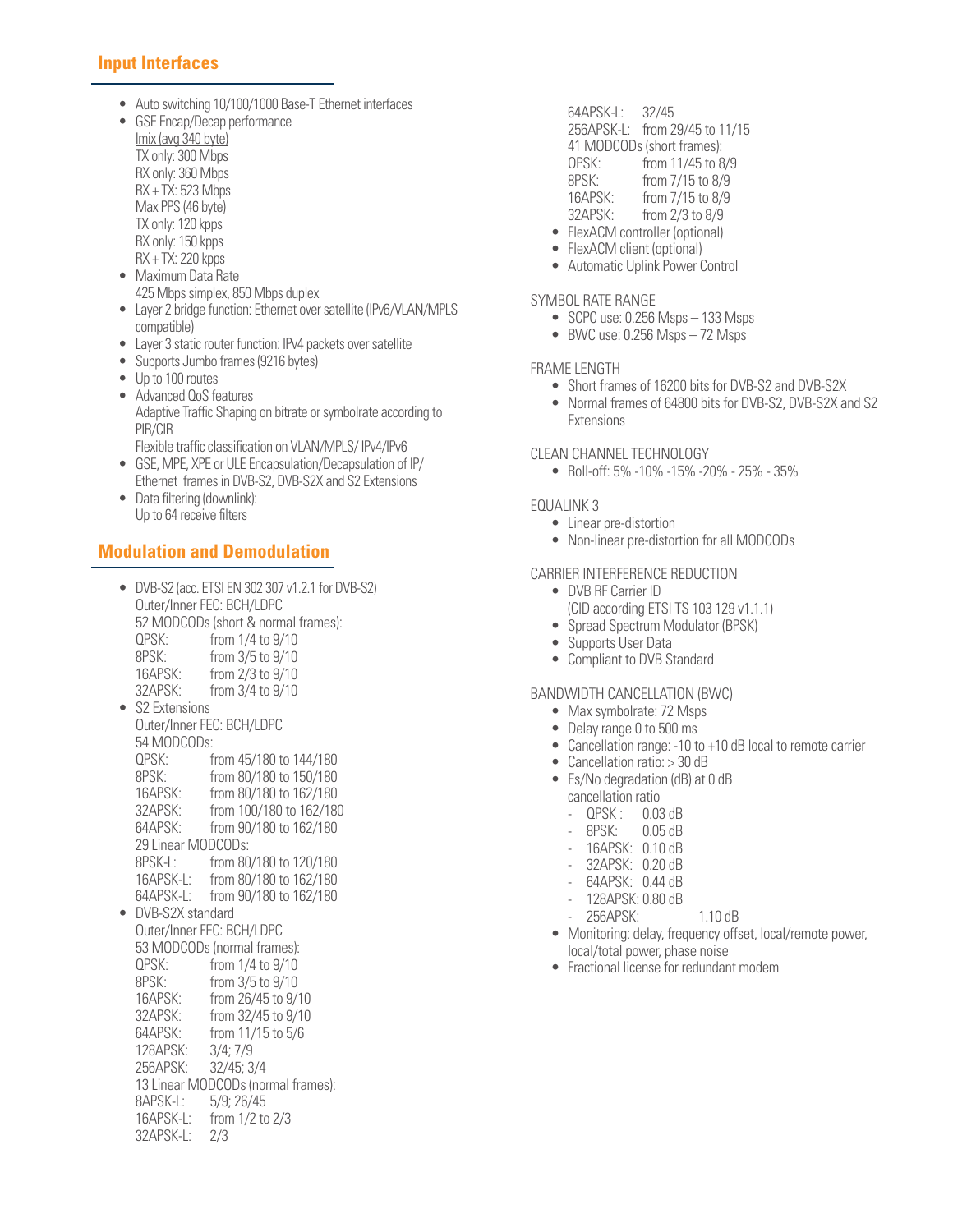## **Modulation Interfaces**

#### L-BAND

- Connector N(F), 50 Ohm (optional SMA adapter)
- Frequency  $950 2150$  MHz (10 Hz steps)<br>• Level  $-35/47$  dBm ( $+/-2$  dB)
- $-35/+7$  dBm  $(+/- 2$  dB)
- Return  $loss$  > 14 dB
- Switchable 10 MHz Reference
- Spurious performance Better than - 65 dBc/4kHz  $\omega$  +5 dBm output level and > 256 kSps Non-signal related: < - 80 dBc @ +5 dBm output

- 
- IF-BAND<br>• Connector **BNC (F) - 75 Ohm**  (intermateable with 50 Ohm)
	- Frequency 50 180 MHz (10 Hz steps)
	- Level  $-35/+10$  dBm ( $\pm 2$  dB)
	- Return loss  $50$  Ohm :  $> 14$  dB
	- 75 Ohm : > 20 dB • Spurious performance Better than - 65 dBc/4 kHz  $\omega$  +5 dBm output level and > 256 kSps

Non-signal related:< - 80 dBc @ +5 dBm output

#### L-BAND MONITORING

- Connector SMA (F), 50 Ohm
- Frequency Same as L-Band output frequency or 1050 MHz in case of IF output option only<br>Level -45 dBm
- $\bullet$  Level
- Return loss > 10 dB
- 10 MHZ REFERENCE OUTPUT (OPTIONAL)
- Connector BNC (F), 50 Ohm
- Output level  $+3$  dBm  $(+/- 2$ dB)
- BUC POWER (OPTIONAL)
	- Max. current: 3.8 A
	- Voltage: 24 V, 48 V (Software controlled)

## **Demodulation Interfaces**

#### DUAL L-BAND INPUT

- Connector 2 x F-type (F), 75 Ohm
- Return  $\cos$  > 7 dB (75 Ohm F(F))
- Maximum total input power: 10 dBm
- Maximum input signal power: (-30 + 10log(f))dBm where f=symbol rate in Msps
- Minimum input signal power: (-80+Es/No(thr)+10log(f))dBm where f=symbol rate in Msps and Es/No(thr)= Es/No value in dB for QEF reception
- Frequency 950 2150 MHz<br>• Adjacent signal < Co-
- $<$  (Co+7) dBm/Hz with  $Co =$  signal level density

#### IF-BAND INPUT

• Connector BNC (F) - 75 Ohm

- Return loss  $> 15$  dB
- Level See L-band input level spec above + 10dBm
- Frequency 50 180 MHz
- Adjacent signal < (Co+7) dBm/Hz with Co = signal level density

#### LNB POWER AND CONTROL

- Max. current 350 mA (on selected IFL input)
- DiSEqC control

## **Internal 10 MHz Reference Frequency**

## STANDARD STABILITY<br>• Stability: +/-

- $+/- 2000$  ppb over 0 to 70 $^{\circ}$  C
- Ageing:  $+/- 1000$  ppb/year

#### VERY HIGH STABILITY (OPTIONAL)

- Stability:  $+/- 2$  ppb over 0 to 65 $\degree$ C
- Ageing:  $+/- 500$  ppb/10 year

## **Generic**

#### MONITOR AND CONTROL INTERFACES

- M&C connectivity via separate Ethernet links
- Web server GUI (HTTP) via web browser
- Diagnostics report, alarm log (HTTP)
- SNMP v2c
- Modified OpenAMIP protocol to control stabilized antenna from modem

#### ALARM INTERFACE

- Electrical dual contact closure alarm contacts
- Connector 9-pin sub-D (F)
- Logical interface and general device alarm

## **Physical**

- Height 1RU, width: 19", depth 51 cm, 5.8 kg
- Power supply: 90-130 & 180-260 Vac, 125 VA, 47-63 Hz or 36-76 VDC, 160 W
- Temperature: Operational: 0°C to +50°C /+32°F to +122°F Storage: -40° to +70°C /-40°F to +158°F
- Humidity: 5% to 85% non-condensing
- CE label and UL